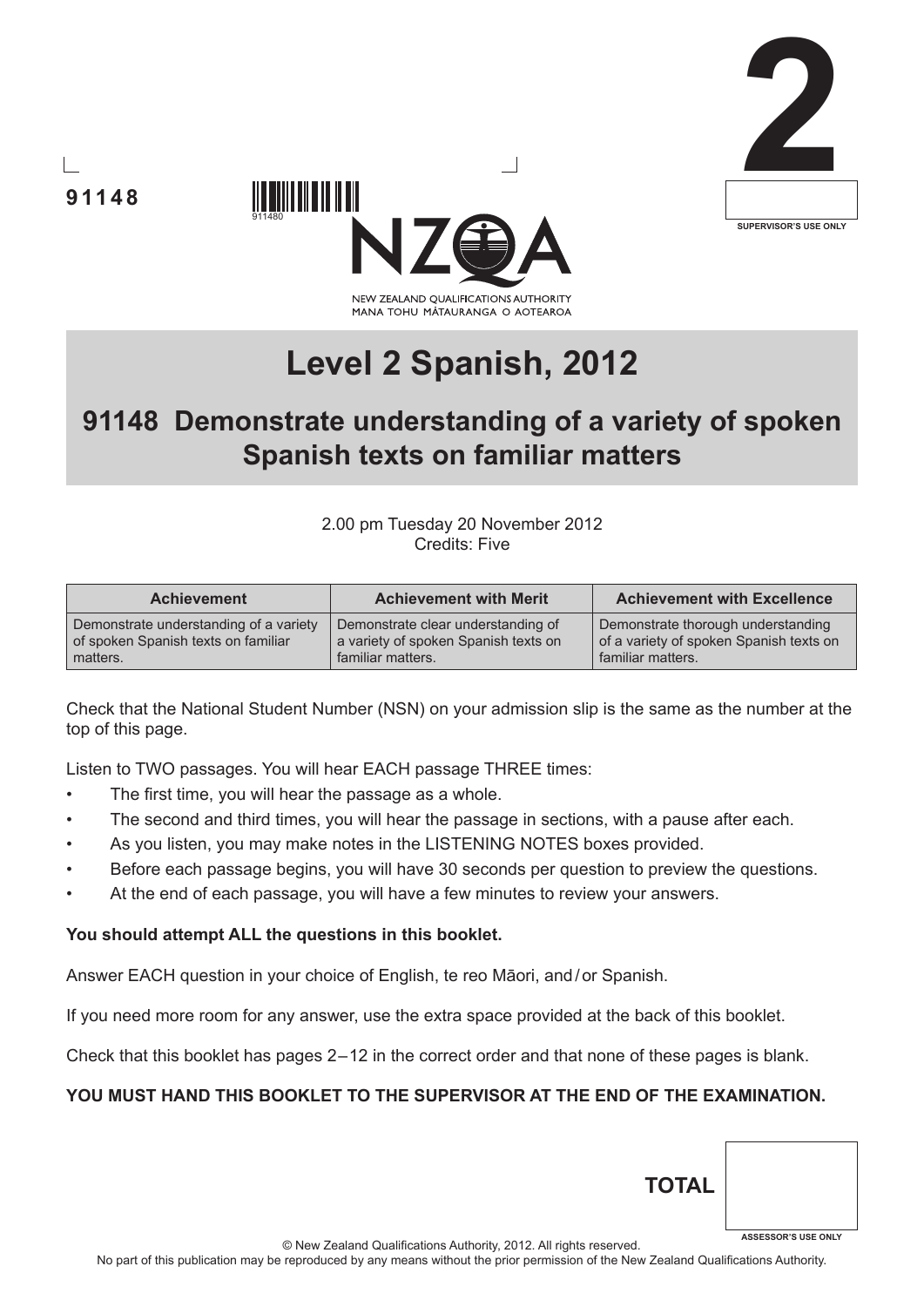You are advised to spend one hour answering the questions in this booklet.

# **FIRST PASSAGE: Un trabajo para el verano**

Listen to a set of suggestions for finding a summer job. Question One is based on this passage. You now have 30 seconds to read the question.

# **QUESTION ONE**

Use all of the sections of the passage to answer this question.

Según el texto, ¿Cuáles son las ventajas de un trabajo de verano? *What are the benefits of summer work, according to the passage?*

¿Qué consejos se dan a un jóven que busca trabajo? *What advice does the young job-seeker get in the passage?* **ASSESSOR'S USE ONLY**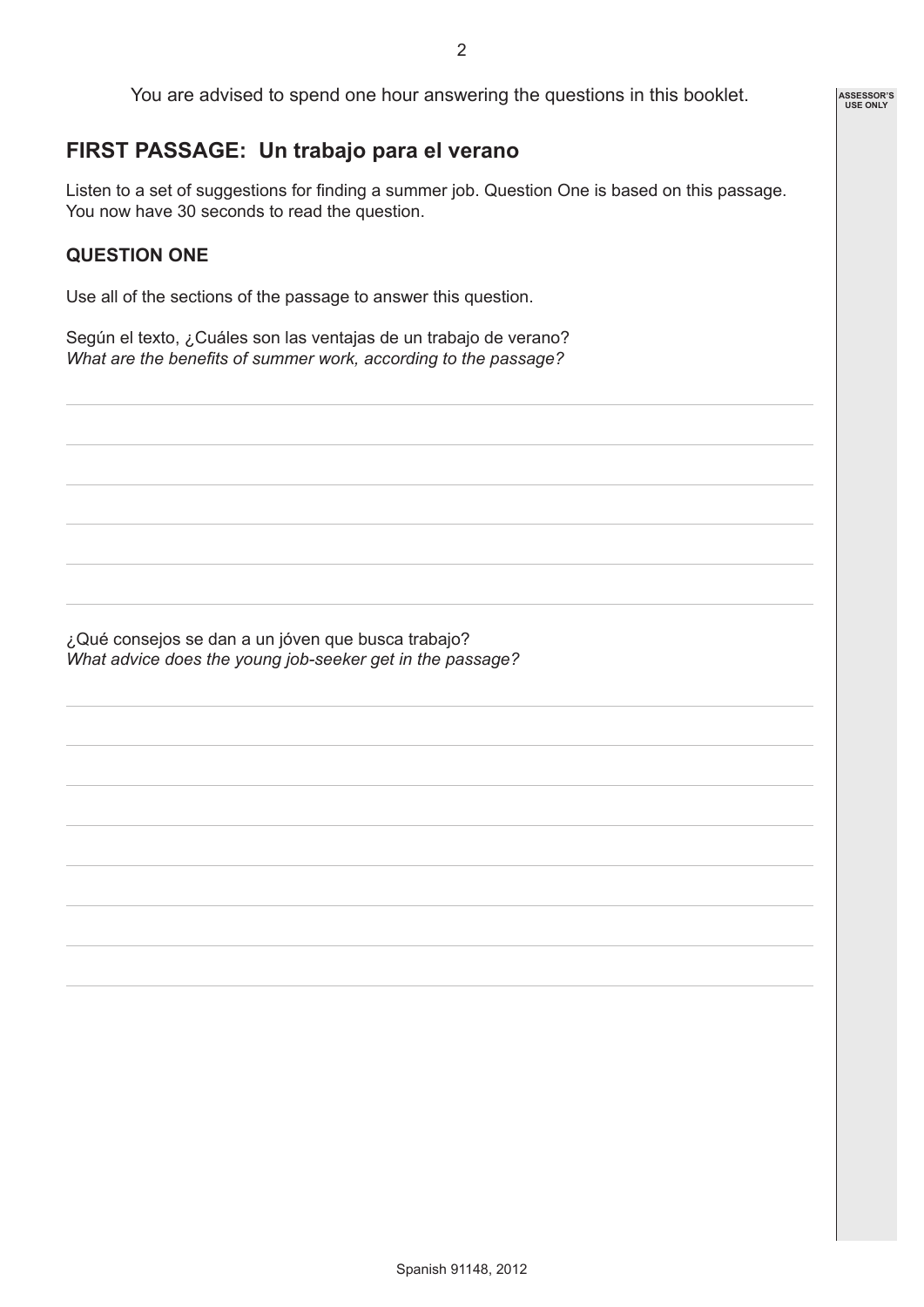**ASSESSOR'S USE ONLY**

Utiliza las sugerencias en el texto para escribir un currículum vitae breve para uno de los puestos de trabajo mencionados.

*Use the suggestions in the passage to write a brief CV for one of the jobs mentioned.*

**CV**

# **LISTENING NOTES**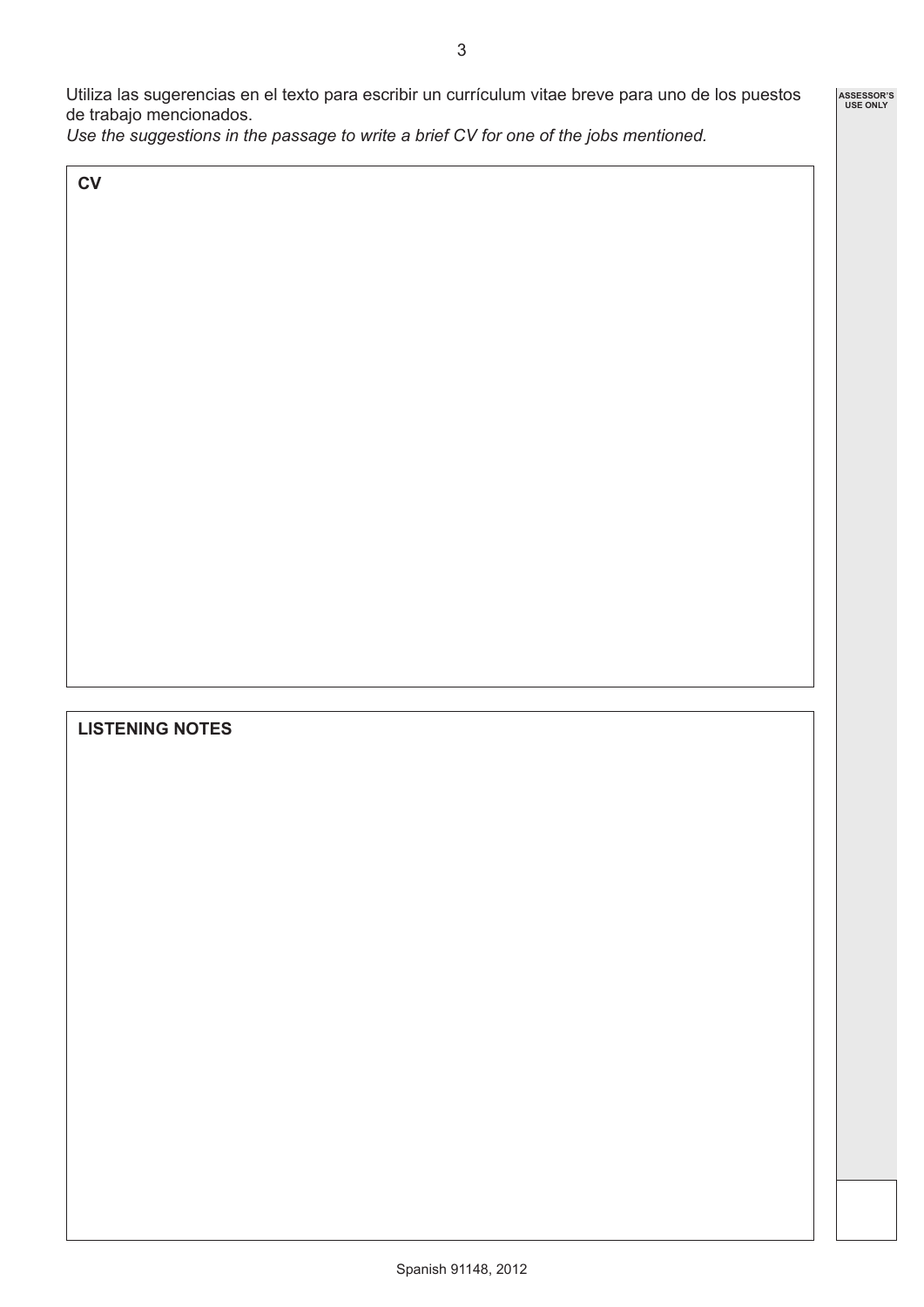# **SECOND PASSAGE: Anuncios del mundo hispano**

Listen to three advertisements from different parts of the Spanish-speaking world. Question Two, Question Three, and Question Four are based on this passage. You now have a minute and a half to read the questions.

#### **Glossed Vocabulary**

los cuernos horns

#### **QUESTION TWO: Anuncio de Valencia**

Use Section (a) to answer this question.

Escribe un lema que se puede utilizar en un póster que será parte de una campaña de publicidad para acompañar el texto. Explica tus razones por las que has escogido este lema. *Write a slogan that could be used on a poster as part of an advertising campaign to accompany the passage. Explain why you have chosen this slogan.* 

Mira las imágenes en las páginas 6 y 7. ¿Cuáles utilizarías para acompañar el lema en el póster? ¿Por qué?

*Look at the images on page 6 and page 7. Which ones would you use to accompany your slogan, and why?*

**ASSESSOR'S USE ONLY**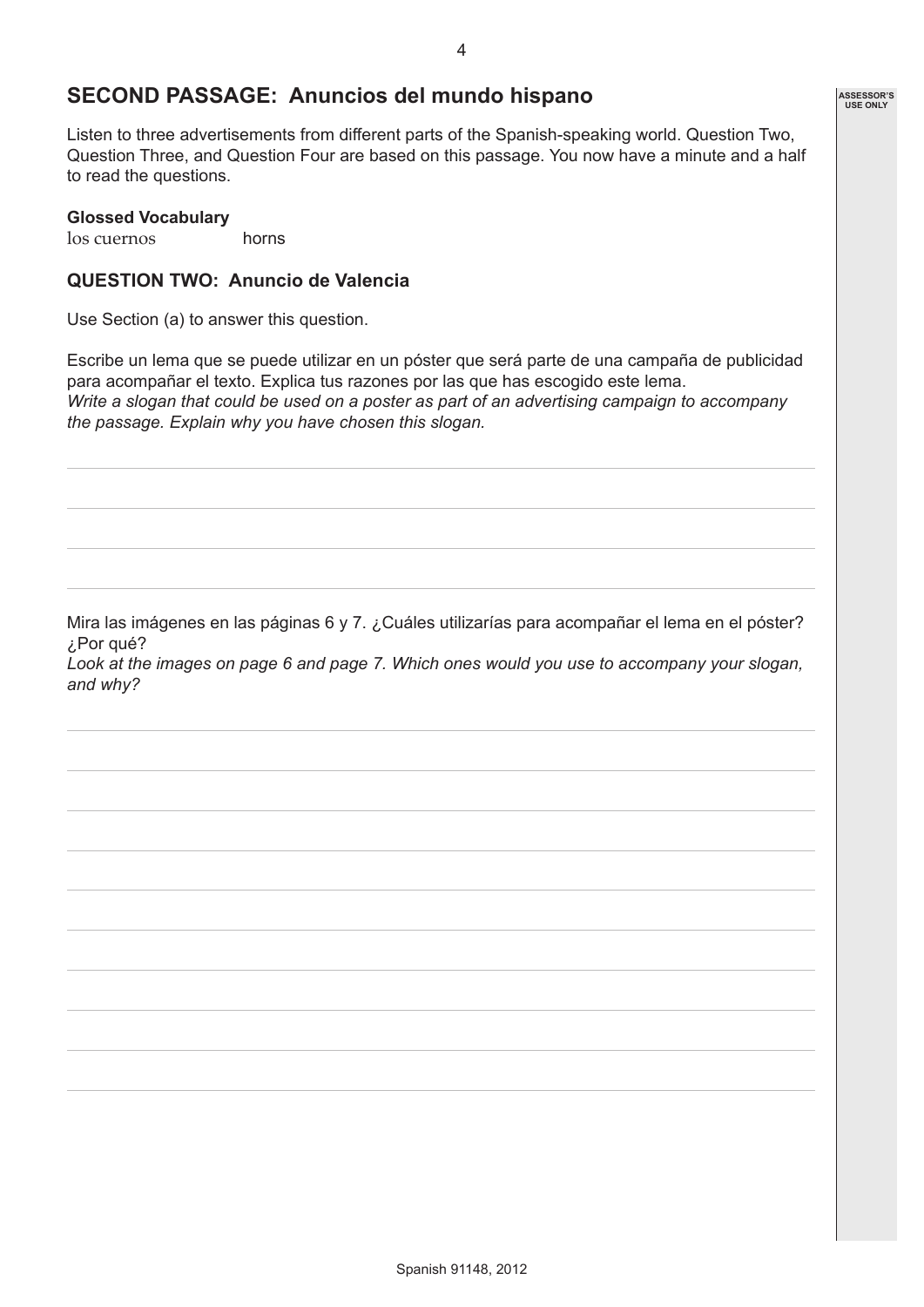# **LISTENING NOTES**

**ASSESSOR'S USE ONLY**

5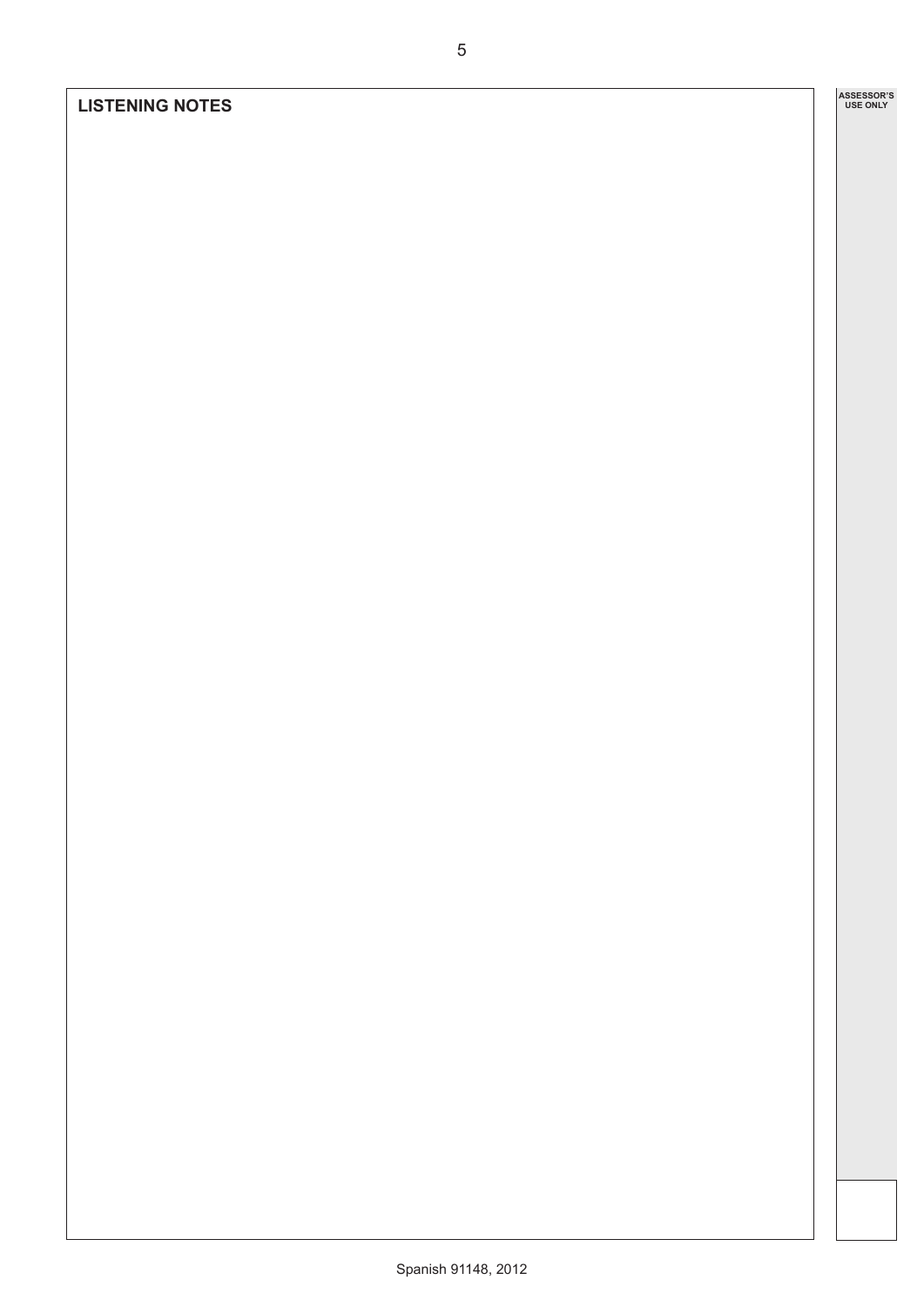[For copyright reasons, these resources cannot be reproduced here. See p 12.]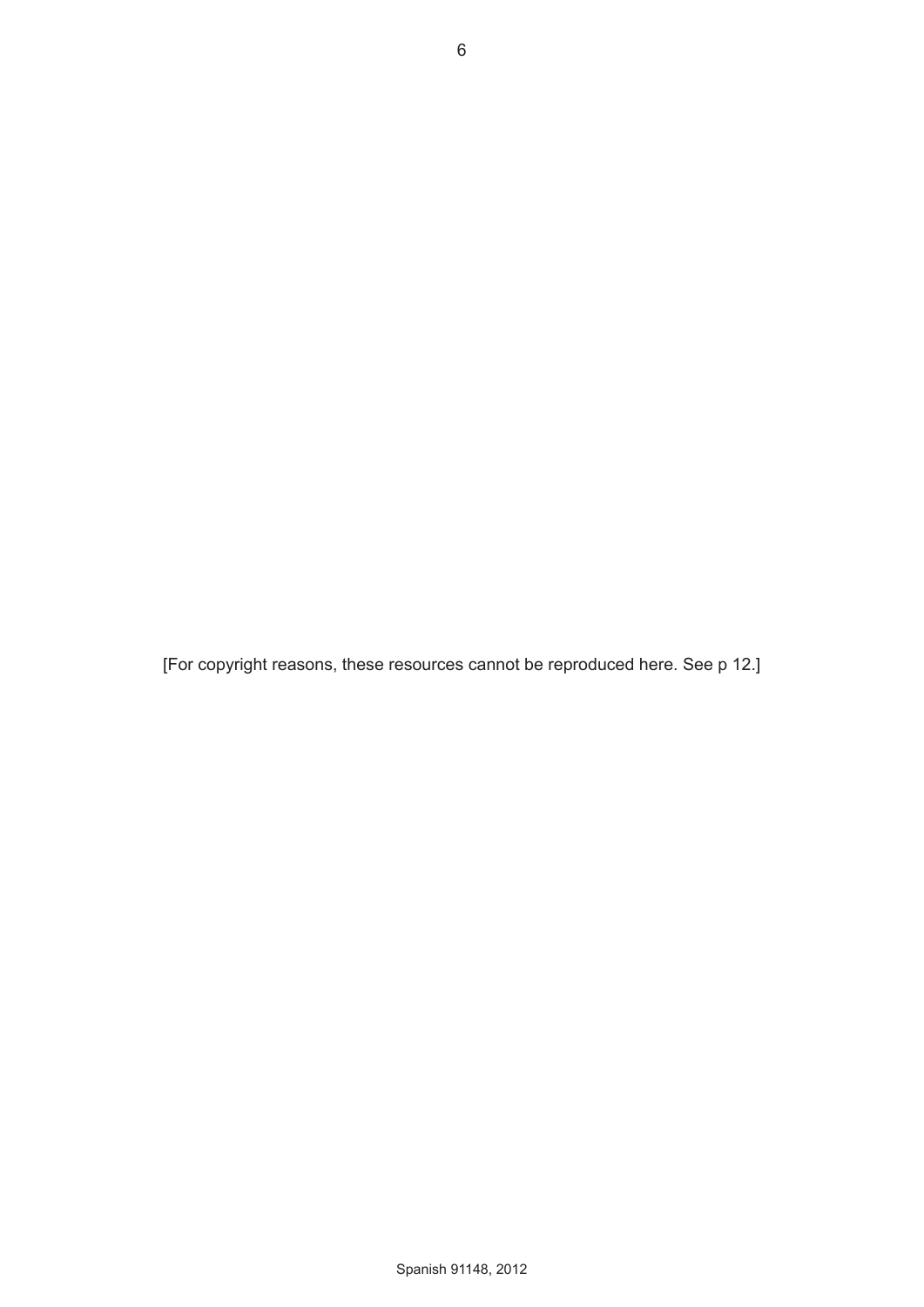[For copyright reasons, these resources cannot be reproduced here. See p 12.]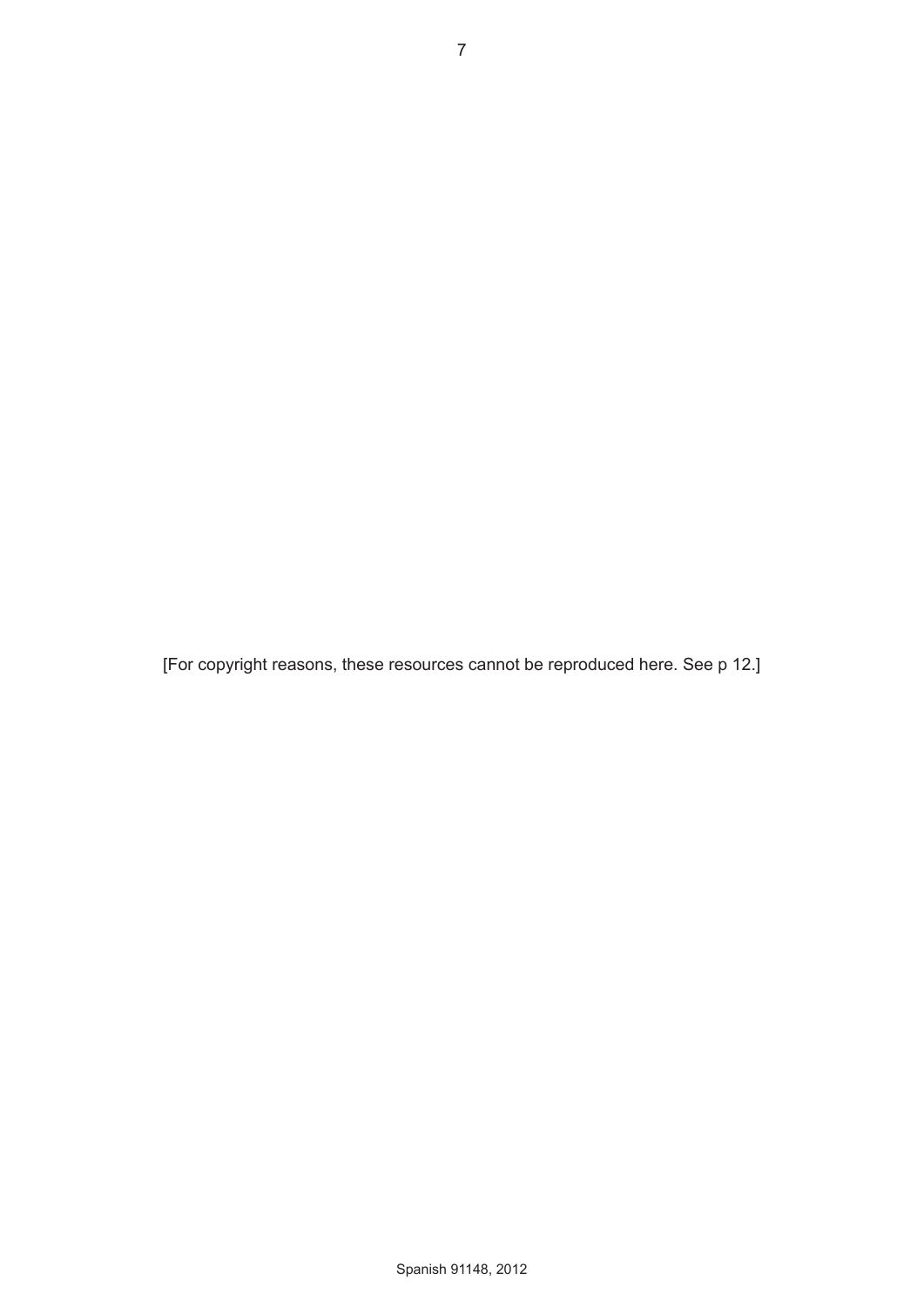#### **LISTENING NOTES**

**ASSESSOR'S USE ONLY**

8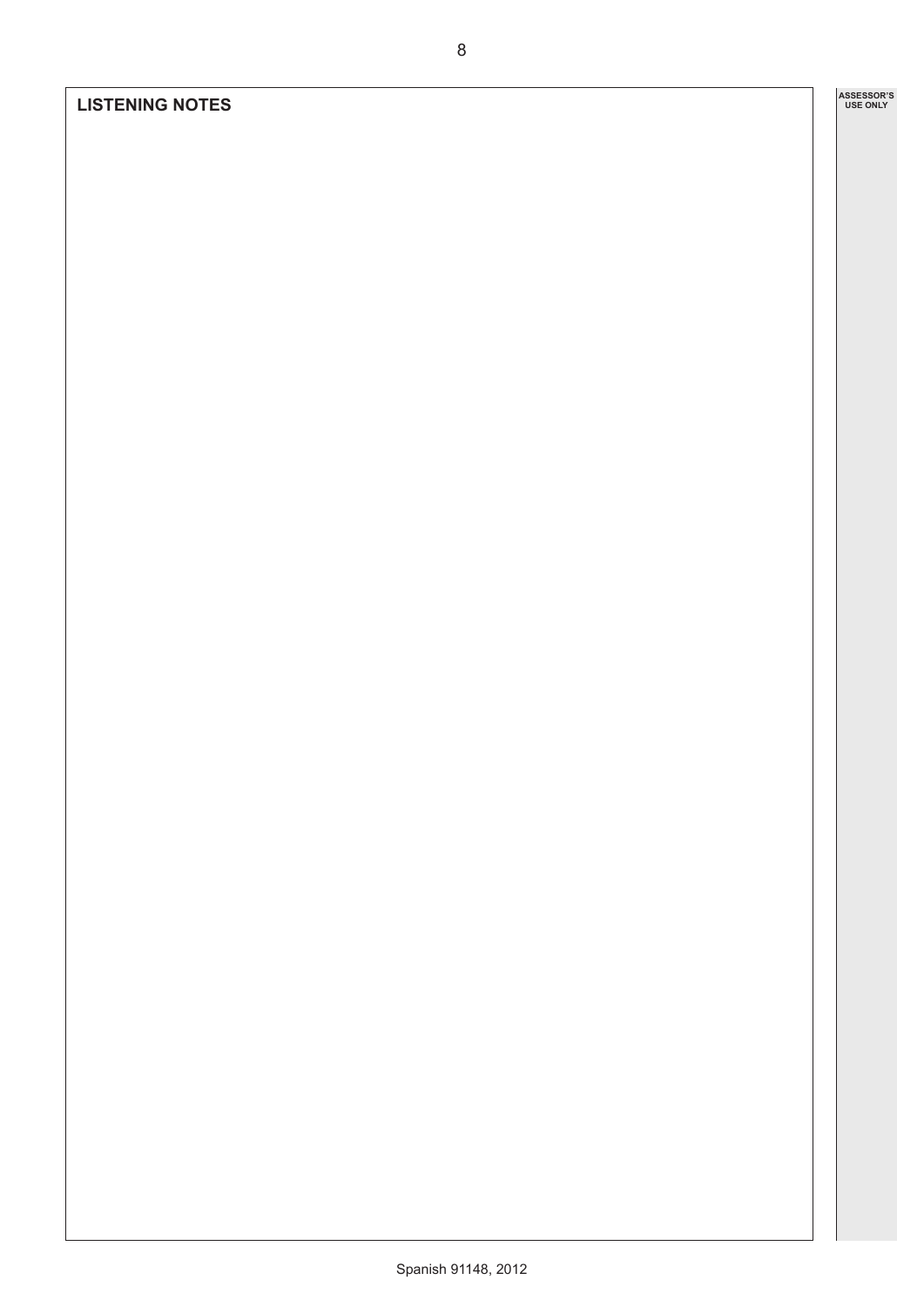**ASSESSOR'S USE ONLY**

## **QUESTION THREE: Anuncio de Costa Rica**

Use Section (a), Section (b), and Section (c) to answer this question.

Escribe una descripción de Costa Rica con tus propias palabras para una enciclopedia. *Write a description of Costa Rica in your own words for an entry in an encyclopaedia.*

¿Adónde preferirías ir – a Costa Rica o a Valencia? Basándote en el texto da tus razones, explicando por qué el anuncio de tu destino escogido es efectivo. *Where would you prefer to go – Costa Rica or Valencia? Give your reasons based on the passage, explaining why you think the advertisement for your chosen destination is effective.*

> **Question Four begins on the following page**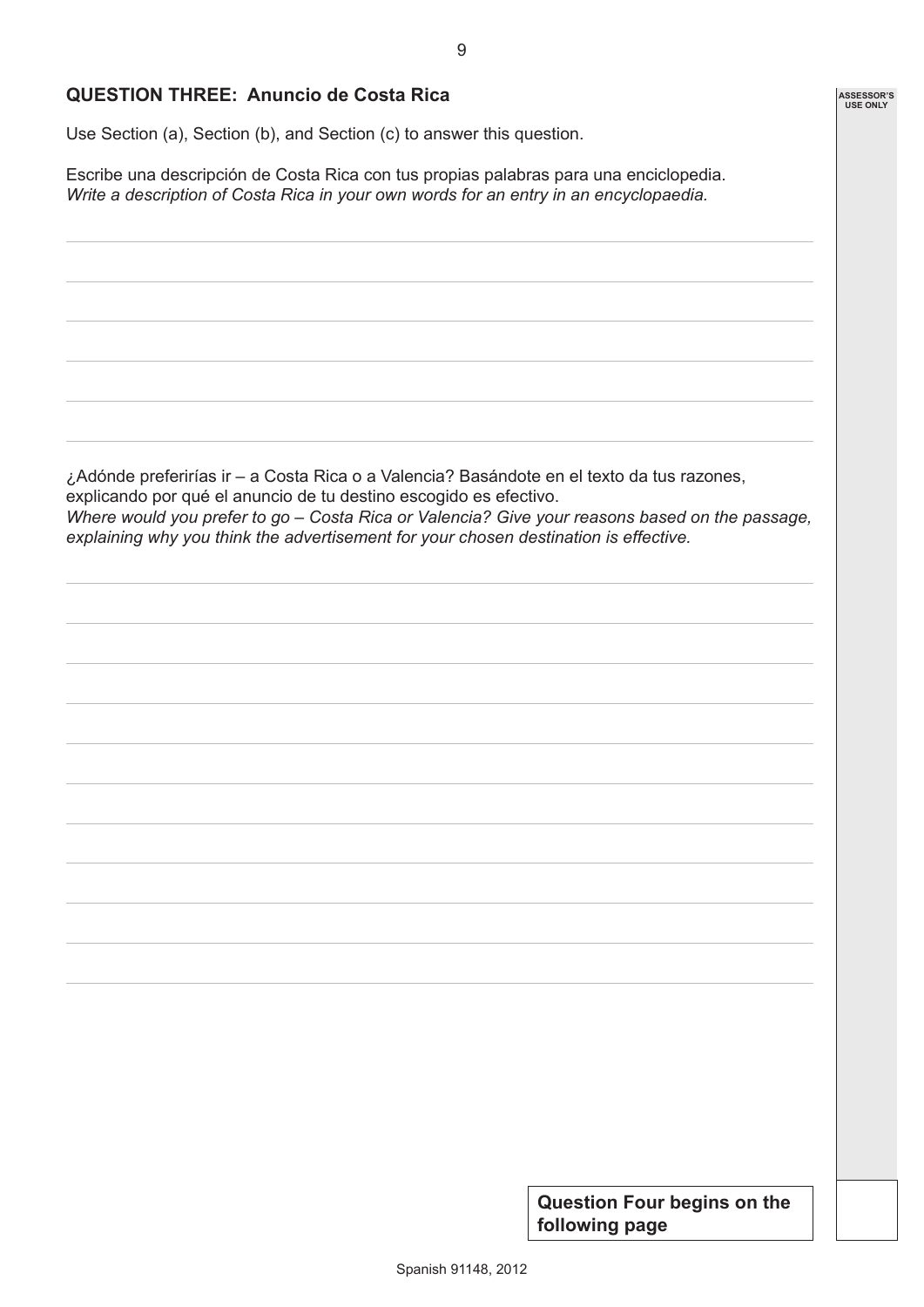**ASSESSOR'S USE ONLY**

## **QUESTION FOUR: Anuncio de Andalucía**

#### **Glossed Vocabulary**

los cuernos horns

Use Section (d) and Section (e) to answer this question.

En tu opinión, ¿qué producto se anuncia? Da tus razones. *What product do you think is being advertised, and why?*

Este anuncio utiliza algunas imágenes populares de la región. Explícalas. *This advertisement uses some popular images of the region. Explain what they are.*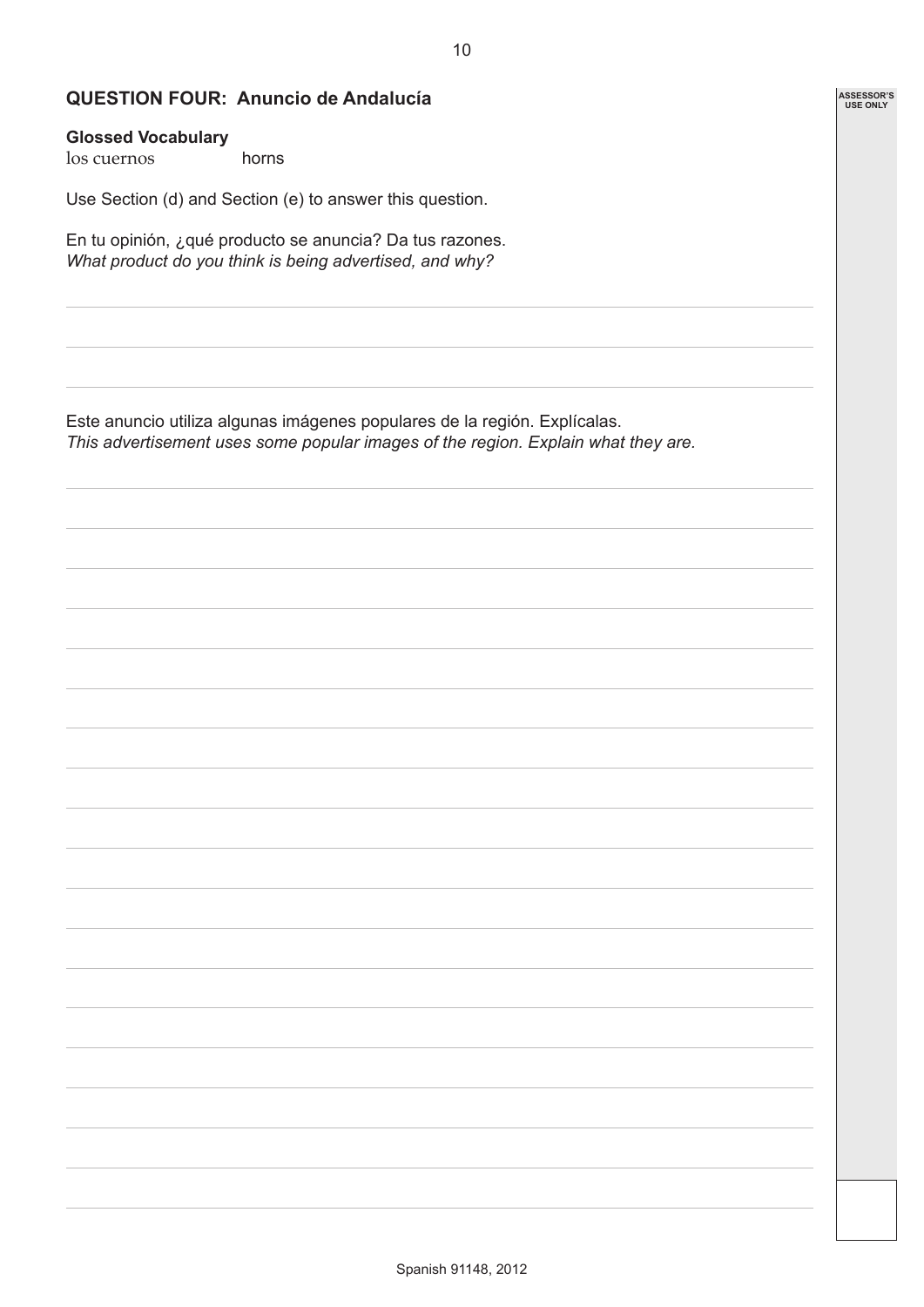|                    |  | Extra space if required. | Write the question number(s) if applicable. |  | ASSESSOR'S<br><b>USE ONLY</b> |
|--------------------|--|--------------------------|---------------------------------------------|--|-------------------------------|
| QUESTION<br>NUMBER |  |                          |                                             |  |                               |
|                    |  |                          |                                             |  |                               |
|                    |  |                          |                                             |  |                               |
|                    |  |                          |                                             |  |                               |
|                    |  |                          |                                             |  |                               |
|                    |  |                          |                                             |  |                               |
|                    |  |                          |                                             |  |                               |
|                    |  |                          |                                             |  |                               |
|                    |  |                          |                                             |  |                               |
|                    |  |                          |                                             |  |                               |
|                    |  |                          |                                             |  |                               |
|                    |  |                          |                                             |  |                               |
|                    |  |                          |                                             |  |                               |
|                    |  |                          |                                             |  |                               |
|                    |  |                          |                                             |  |                               |
|                    |  |                          |                                             |  |                               |
|                    |  |                          |                                             |  |                               |
|                    |  |                          |                                             |  |                               |
|                    |  |                          |                                             |  |                               |
|                    |  |                          |                                             |  |                               |
|                    |  |                          |                                             |  |                               |
|                    |  |                          |                                             |  |                               |
|                    |  |                          |                                             |  |                               |
|                    |  |                          |                                             |  |                               |